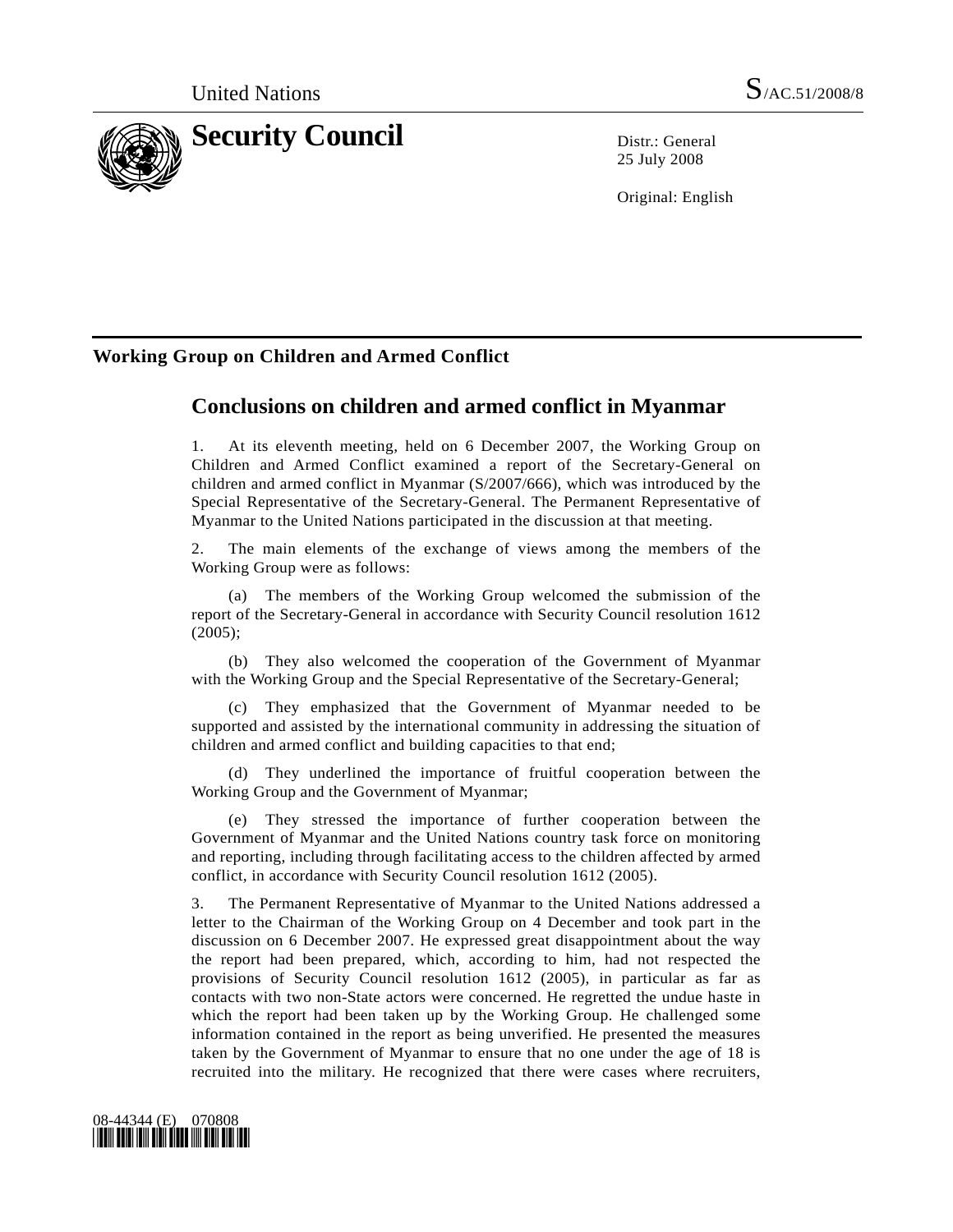particularly in far flung areas, were lax about enforcing the minimum age requirement. However, he assured the Working Group that punitive action was taken against recruiters who contravened regulations. The United Nations Development Programme (UNDP) and the United Nations Children's Fund (UNICEF) had had, from time to time, the opportunity to visit recruitment centres.

4. Further to that meeting, and subject to and consistent with the Charter of the United Nations, applicable international law and Security Council resolutions on the issue of children and armed conflict, including Security Council resolution 1612 (2005), and while recalling that that resolution does not prejudge any legal status of the non-State parties involved in the situation considered, the Working Group agreed to address a message to the non-State armed groups to the armed conflict mentioned in the report of the Secretary-General (S/2007/666) through a public statement of the Chairman of the Working Group:

 (a) Calling the attention of the leaders of the United Wa State Army, of the Karen National Union/Karen National Liberation Army (KNU-KNLA), of the Karenni National Progressive Party, of the Kachin Independence Organization, of the Karenni National People's Liberation Front, of the Democratic Karen Buddhist Army, of the Shan State Army-South, of the Myanmar National Democratic Alliance Army, and of the KNU-KNLA Peace Council to the fact that on 6 December 2007 the Working Group considered the report of the Secretary-General on children and armed conflict in Myanmar (S/2007/666), in which their names are mentioned;

 (b) Recalling the strong condemnation by the Security Council of the recruitment and use of child soldiers and other violations and abuses committed against children in armed conflict, in accordance with its resolution 1612 (2005);

 (c) Strongly reaffirming that the release of children cannot be made dependent upon the conclusion of a peace agreement;

(d) Urging them:

 (i) To put an immediate end to the continuing recruitment and use of child soldiers, including through adopting and implementing concrete and timebound action plans, to intensify measures to ensure the protection of children in armed conflict and to cooperate, in accordance with Security Council resolution 1612 (2005), with the Special Representative of the Secretary-General for Children and Armed Conflict;

 (ii) To allow and facilitate unhindered access to the United Nations country task force on monitoring and reporting;

 (iii) To take immediate steps to release those children associated with their forces and facilitate their follow-up by UNICEF, with a view to their effective reintegration;

 (iv) To that end, to immediately enter into dialogue with the United Nations country task force on monitoring and reporting established pursuant to Security Council resolution 1612 (2005) to devise time-bound action plans;

 (e) Strongly urging them to respond positively to this message, bearing in mind the importance that perpetrators of violations and abuses committed against children in situations of armed conflict be held accountable.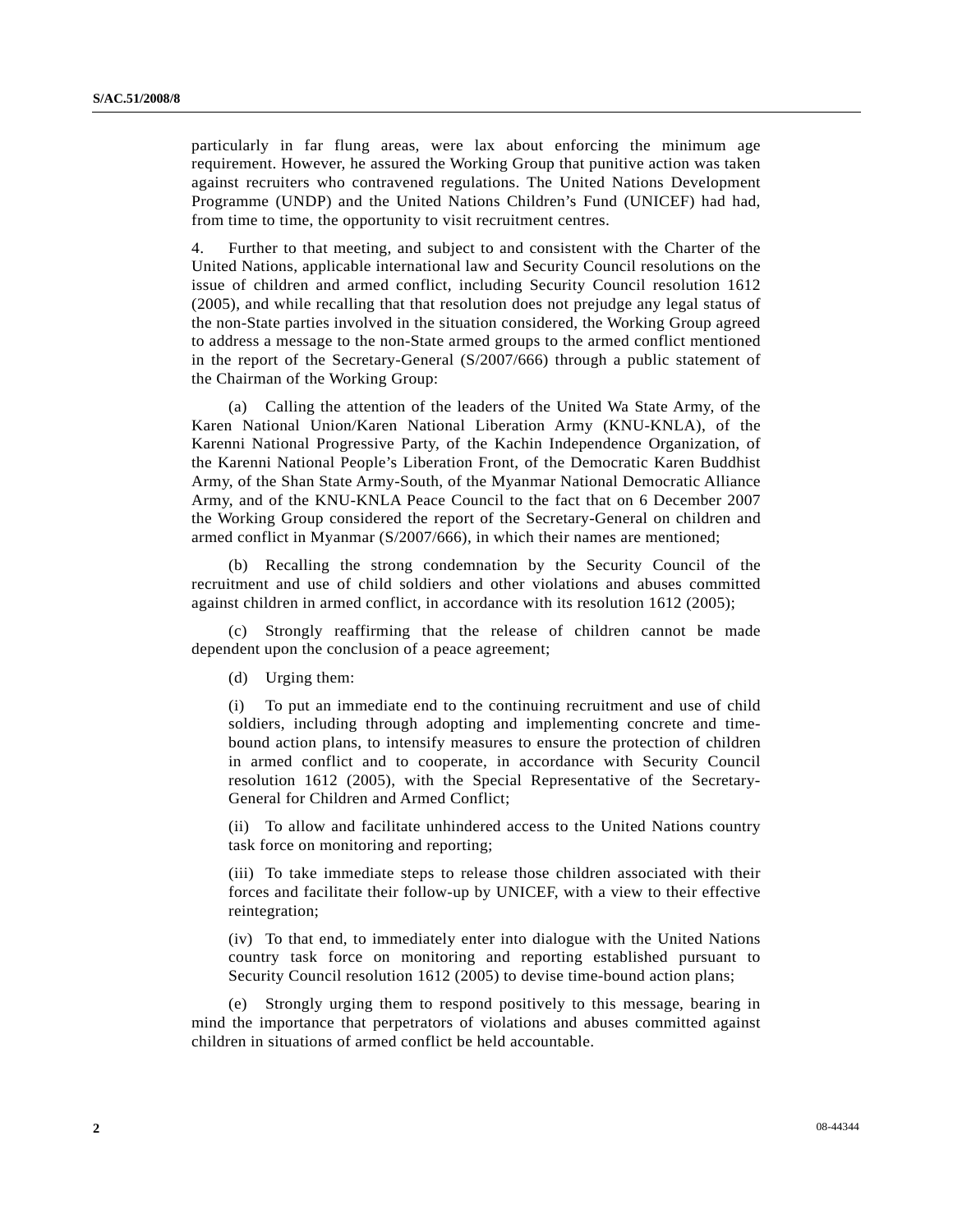### **Recommendations to the Security Council**

5. The Working Group also agreed to recommend to the Security Council that the Chairman of the Working Group address letters, to be transmitted by the President of the Security Council:

### *To the Government of Myanmar*

 (a) Welcoming its cooperation with the Working Group and the Special Representative of the Secretary-General, including the latter's visit to Myanmar in June 2007;

 (b) Welcoming the establishment of the Committee for the Prevention of Military Recruitment of Underage Children, the establishment of the working group for the monitoring and reporting mechanism on the prevention of military recruitment of underage children and the appointment of focal points on matters relating to the implementation of Security Council resolution 1612 (2005), and encouraging them to meet, on a regular basis, with the United Nations country team and the United Nations country task force on monitoring and reporting;

 (c) Welcoming the cooperation between international organizations and the Government of Myanmar on the protection of children in situations of armed conflict, including against their recruitment or use;

 (d) Stressing the need to intensify public awareness-raising campaigns, including on education, if necessary with the support of the United Nations country team, on international norms and standards for the protection of children affected by armed conflict, with a view to reaching tangible results on the ground;

 (e) Encouraging it to consider acceding as soon as practicable to the Optional Protocol to the Convention on the Rights of the Child on the involvement of children in armed conflict;

- (f) Also encouraging it to establish and train staff of child protection units;
- (g) Urging it:

 (i) To intensify its cooperation with the United Nations country task force on monitoring and reporting, with a view to facilitating its access to areas under the control of the Government of Myanmar or the control of armed groups with which it shares a ceasefire accord where illegal recruitment is taking place, bearing in mind the importance of facilitating travel in Myanmar;

 (ii) To take, as appropriate, all measures, including security measures, to support victims and to protect individuals, including witnesses, reporting cases of recruitment or use of children in armed conflict;

 (iii) To further strive, as a matter of priority, for the full release and reintegration of children associated with the armed forces; to also strive, in accordance with Security Council resolution 1612 (2005), to implement the action plan and to continue education and awareness-raising campaigns, taking into account prevailing conditions on the ground, with the support of the country task force on monitoring and reporting and the United Nations country team, with a view to preventing and halting the recruitment or use of children in armed conflict;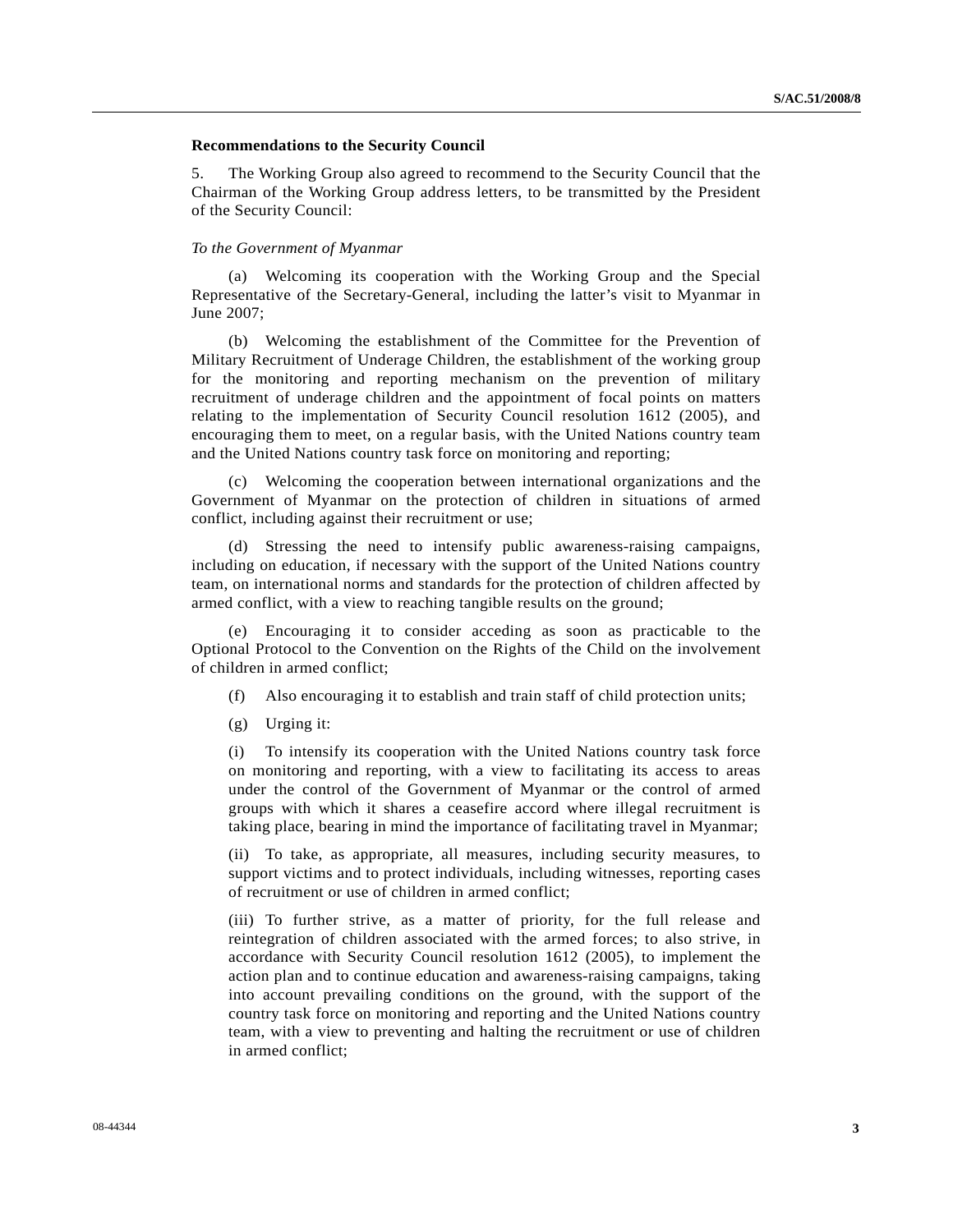(iv) To encourage, as appropriate, all armed groups with which it shares a ceasefire accord, should they recruit or use children in armed conflict, to enter into action plans with the country task force on monitoring and reporting with the active facilitation of the Committee for the Prevention of Military Recruitment of Underage Children, with a view to preventing and halting the recruitment or use of children and to releasing them and promoting their reintegration, in accordance with Security Council resolution 1612 (2005);

 (v) To prosecute as a matter of priority persons responsible for crimes committed against children, to systematize and institutionalize disciplinary processes and/or action against those responsible for aiding and abetting the recruitment of children and, in this regard, to take the appropriate measures, while bearing in mind the importance of making those processes fair and transparent, with due regard to the best interest of the child;

 (vi) To cease the arrest of children for desertion, if any, and to ensure their swift release.

#### *To the Secretary-General*

 (a) Welcoming the visit of his Special Representative for Children and Armed Conflict to Myanmar in June 2007, and commending her engagement with the Government of Myanmar and, in accordance with Security Council resolution 1612 (2005), with other parties in order to obtain commitments to cease the recruitment of children and to release children associated with armed forces and groups;

 (b) Welcoming the work and valuable contribution of the United Nations, in particular UNDP and UNICEF, in addressing the socio-economic issues in Myanmar, which will also contribute to addressing the welfare of children affected by armed conflict; inviting them, in close cooperation with the Government of Myanmar, to address socio-economic issues, including strengthening national institutions to implement national action plans and further provide assistance in the implementation of rehabilitation and reintegration programmes; and inviting them also, in keeping with their respective mandates, to continue to marshal and allocate adequate resources in effectively implementing projects in the areas of poverty alleviation and education-related activities;

 (c) Requesting that the Special Representative on Children and Armed Conflict consider ways and means, in close consultation with the Government of Myanmar, to transmit to the leaders of the armed groups mentioned in the report of the Secretary-General (S/2007/666) the message of the Chairman of the Working Group;

 (d) Bearing in mind that the United Nations country task force on monitoring and reporting must, inter alia, support and supplement, as appropriate, the protection and rehabilitation roles of the Government of Myanmar, collect and provide timely, objective, accurate and reliable information, requesting that the strengthening of its monitoring and reporting capacity be considered favourably with a view to improving its work.

6. The Working Group also agreed to a letter to be addressed from the Chairman of the Working Group to donors and regional and international financial institutions, calling upon them to consider providing funding to support the Government of